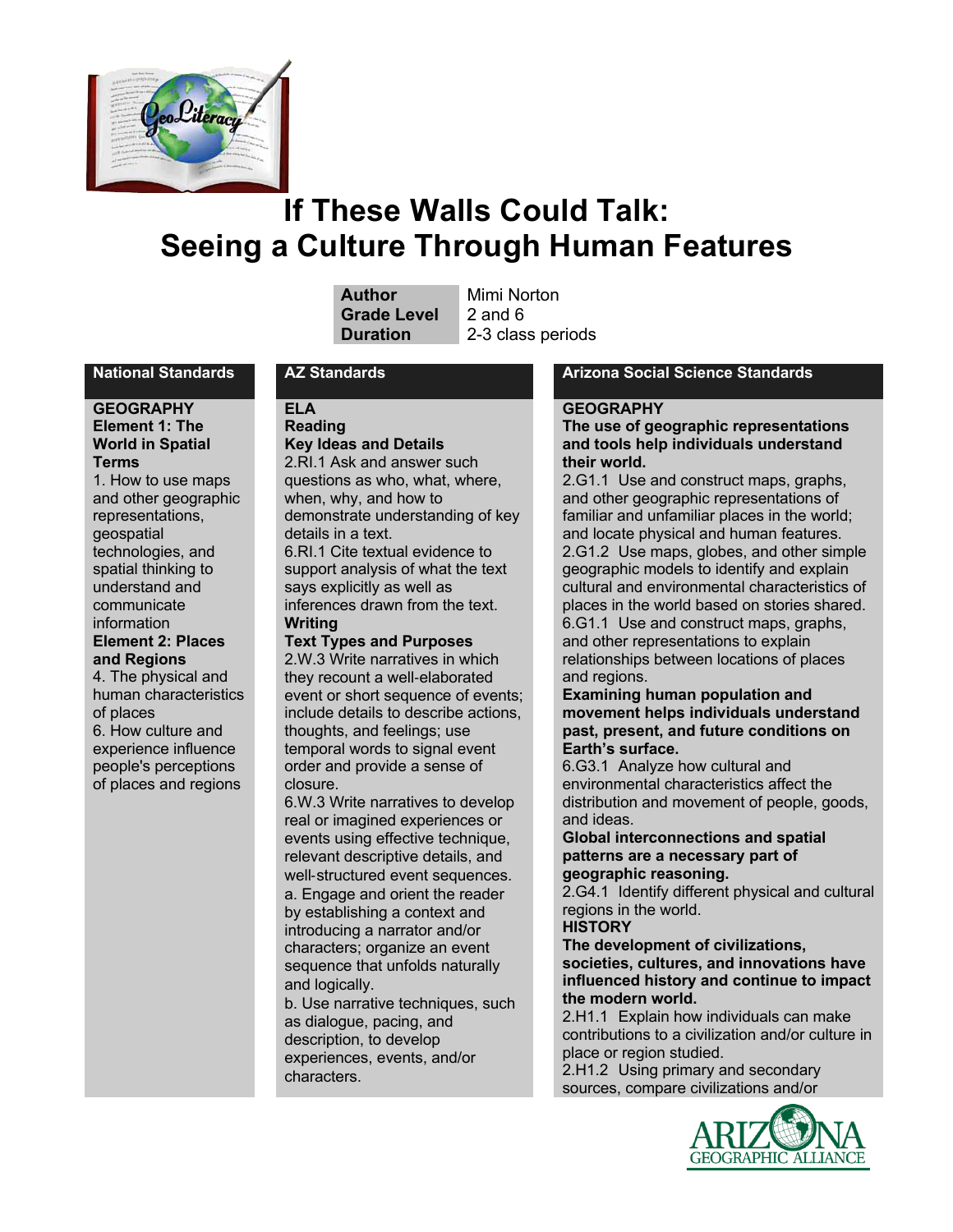## **If These Walls Could Talk: Seeing a Culture Through Human Features**

c. Use a variety of transition words, phrases, and clauses to convey sequence and signal shifts from one time frame or setting to another.

d. Use precise words and phrases, relevant descriptive details, and sensory language to convey experiences and events. e. Provide a conclusion that follows from the narrated experiences or events.

cultures around the world and how they have changed over time in a place or region studied.

**The development of civilizations, societies, cultures, and innovations have influenced history and continue to impact the modern world.**

6.H1.1 Compare the development and characteristics of historical cultures and civilizations from different global regions within designated time periods.

6.H1.2 Explain the causes and effects of interactions between cultures and civilizations.

| <b>SIOP Elements</b>         |                             |                        |  |
|------------------------------|-----------------------------|------------------------|--|
| <b>Preparation</b>           | <b>Scaffolding</b>          | <b>Grouping Option</b> |  |
| Adapting content             | Modeling                    | <b>Whole class</b>     |  |
| <b>Linking to background</b> | <b>Guided practice</b>      | Small groups           |  |
| Linking to past learning     | Independent practice        | <b>Partners</b>        |  |
| Strategies used              | Comprehensible input        | Independent            |  |
| <b>Integrating Processes</b> | <b>Application</b>          | <b>Assessment</b>      |  |
| Reading                      | Hands on                    | <b>Individual</b>      |  |
| Writing                      | <b>Meaningful</b>           | Group                  |  |
| <b>Speaking</b>              | <b>Linked to objectives</b> | <b>Written</b>         |  |
| Listening                    | <b>Promotes engagement</b>  | Oral                   |  |

#### **Arizona ELP Standards**

**Grade 2 Basic**

#### **Listening and Reading**

Standard 1 By the end of each language proficiency level, an English learner can construct meaning from oral presentations and literary and informational text through grade appropriate listening, reading, and viewing.

B-1: ask and answer questions by using evidence from a text.

#### **Speaking and Writing**

Standard 3 By the end of each language proficiency level, an English learner can speak and write about grade appropriate complex literary and informational texts and topics.

B-2: compose written narratives using appropriate conventions that include details to develop a topic.

**Grade 6**

**Basic**

#### **Listening and Reading**

Standard 1 By the end of each language proficiency level, an English learner can construct meaning from oral presentations and literary and informational text through grade appropriate listening, reading, and viewing.

B-2: recount specific details and information in a variety of texts.

#### **Speaking and Writing**

Standard 3 By the end of each language proficiency level, an English learner can speak and write about grade appropriate complex literary and informational texts and topics.

B-2: compose written narratives using appropriate conventions that include details to develop a topic.

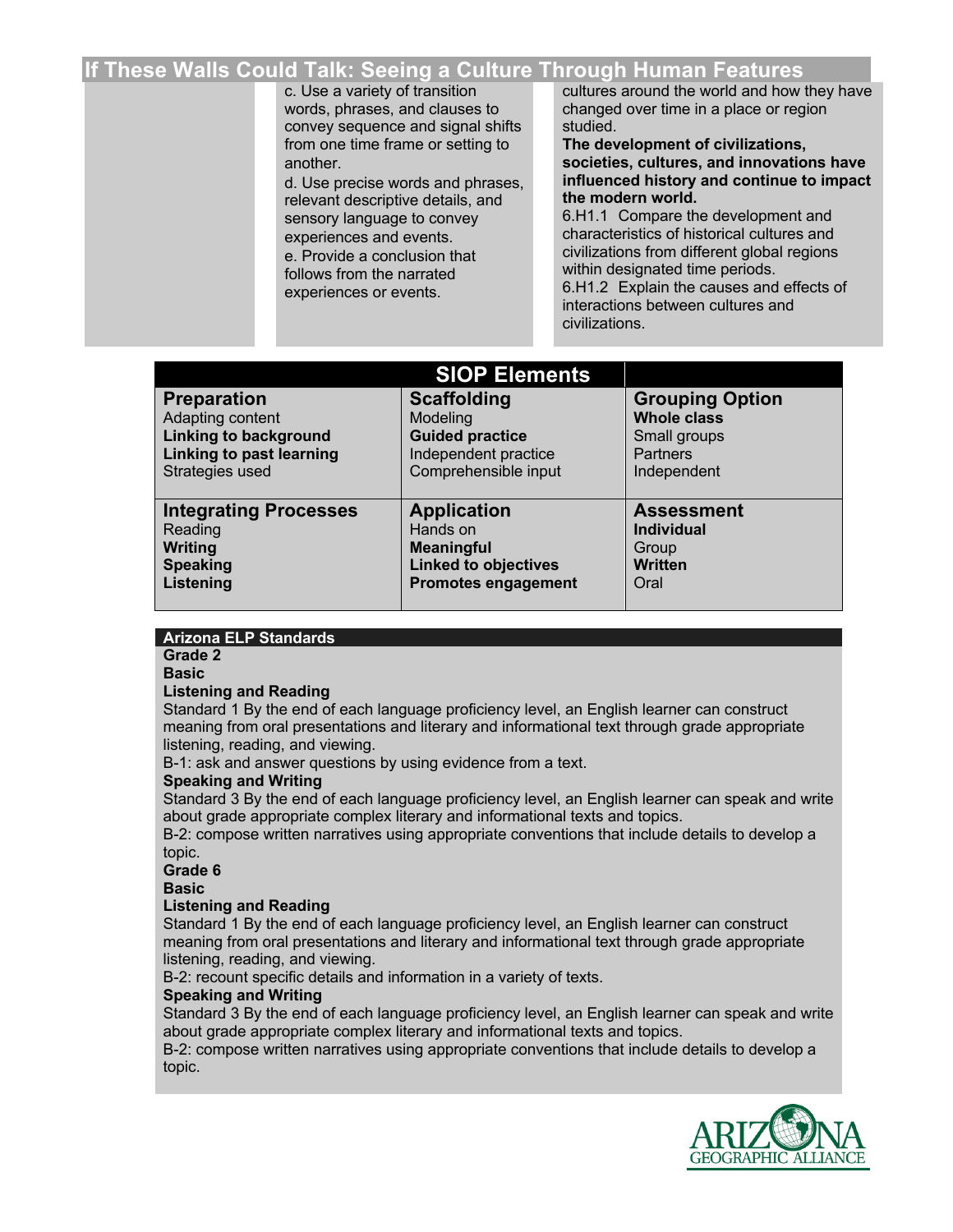## **Overview**

There are many ways to introduce young students to culture. Some are obvious; some are not. Looking at human features within a culture gives students an opportunity to see the factors that shaped this culture. Walls that stand for years can be a reflection of cultures--their histories, values, and meaning to a group of people.

## **Purpose**

In this lesson, students will identify events that shape a culture and identify human features in their own community. This lesson contains adaptations for diverse learners.

## **Materials**

- § *Talking Walls* by Margy Burns Knight
- Talking Walls Notetaking sheet and Answer Key
- § Clipboards (or other hard writing surface)
- Continents of the World map (continents labeled) http://geoalliance.asu.edu/sites/default/files/map
- s/World\_Continents.pdf ■ World map http://geoalliance.asu.edu/sites/default/files/map s/World-at.pdf
- Colored dots or stars (Second Grade)
- Devices with internet
- § Projection device
- § Map Work: Locations of Walls Answer Key

## **Objectives**

The student will be able to:

- Locate the country or continent where each wall in the story is located.
- Discuss the events that surround the history of each wall.
- Make a list of possible events that could have happened in view of a wall in the community.
- Write a narrative paragraph.

## **Procedures**

### **SESSION ONE**

- 1. Introduce the book, *Talking Walls*, by asking the following questions:
	- *Can walls really talk?*
- *What do you think the title means?*
- *What is on the wall on the cover of the book?*
- *How do you think the pictures got there?*
- *What art materials do you think the artists used?*
- *Do you think the wall on the cover was created recently or a long time ago?*
- *What do you think the children are talking about?*
- 2. Read *Talking Walls*. (Note: Due to the book's length, teacher may choose to read portions of the book instead of the whole book in one sitting.) **(Grouping: Whole class).**
- 3. Distribute the Talking Walls Notetaking sheet. Discuss the name of the wall, its location and its importance of each wall to its culture. Students may need this modeled and help with spelling. Allow time for students to fill in the notetaking sheet. **(Scaffolding: Modeling, Integrated Processes: Listening, Speaking)**
- 4. Distribute a copy of a world map to each student.
- 5. Second Grade: Project the same map as given to the students. Locate each wall on the projected map and model placing a sticky dot or star on each country (or continent) mentioned in the book. Instruct students to find the wall location on their map and draw a star or dot. **(Scaffolding: Guided practice, Application: Promotes engagement, Linked to objectives)** Sixth Grade: Allow time for students to use devices connected to the internet to find wall locations and plot them on the world map. **(Application: Promotes engagement, Linked to objectives)**

### **SESSION TWO**

- 1. Review the book, *Talking Walls,* and discuss the importance of the walls to the cultures. **(Preparation: Linking to past learning)**
- 2. Ask students if they think there are any important walls in their city or neighborhood. **(Preparation: Linking to past learning)**
- 3. Take students on a walk to look at the walls around the school. **(Application: Promotes engagement, Meaningful)**
	- In an urban setting, take a short walk around the block, pointing out walls around shopping malls, parks, restaurants, garbage containers, and backyard fences. (Check on if you need parent permission to do this off campus activity.)